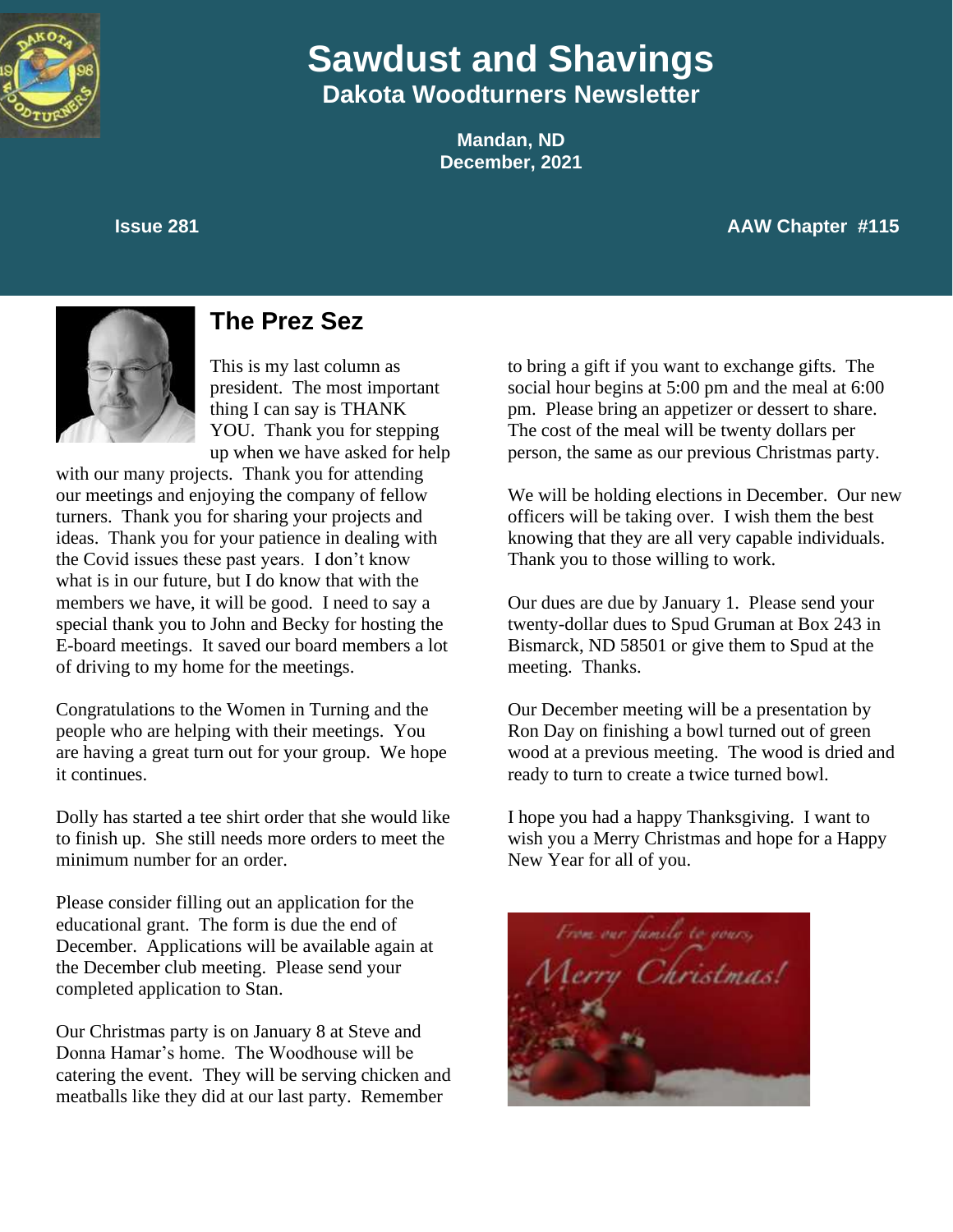#### November General Meeting 2021

The club meeting for November was a last-minute casualty of some icy roads. The next DWT meeting will be Saturday, December 11 at the Bismarck Career Center. We'll also hold elections for President, VP, and one member-at-large in addition to the usual meeting items.

E-Board Minutes November 18, 2021 Attending: Kirk Maize, John Warren, Mike Orgaard, Kleber Hadsell, Denise Johnson Absent: Spud Gruman Also Attending: Ron Day

#### Old Business:

Grant from Lee Valley – there is significant paperwork with this educational grant. The first order from Craft Supplies has been placed. Some items were backordered and are now available. Discussion was held on paperwork, check processing and deadlines. Additional tools will be ordered.

ACME demo – set up took 20 minutes and a display table is available. There are currently enough volunteers to demo at the event. Career Academy – a reminder will be sent to recruit volunteers for the next sessions of classes in November and December.

Election committee – no changes in information

WIT (Women in turning) – the next session will be on November 28<sup>th</sup> from 11 – 3 at Hamar's. Mike Orgaard has agreed to help at this session. Discussion was held as to how to accommodate the large number of ladies interested and if there was another location to meet at and the possibility of meeting at the Career Academy. Ron and John suggested moving the sessions to a week night as we might be able to recruit mentors more easily during the week. 6-9 was suggested for a time. Spring Symposium – discussion was held on whether we are having or not and what format. This will be brought to the December general meeting. We will need a commitment from the members to move forward.

New Lathe – discussion was held regarding the Nova lathe in the trailer. Consensus was that is might be best to turn that machine into a buffing system or get rid of it and get a new lathe.

Club business cards and flyers – Kleber brought this up as we have very few cards left and no brochures. Board felt new cards should be ordered and that Kleber will follow up to see where we ordered from last time. The information on the card will be reviewed to make sure current. We will not print flyers/brochures at this time due to the cost. Information is available on the website. Spud will need to follow up on the status of the PO box for the club.

New business:

Christmas party – will be held January  $8<sup>th</sup>$  at Steve Hamar's. The menu has not been set.

Membership committee – Mike Orgaard was asked to be the liaison between the board and the committee. He agreed to be the liaison.

Educational grants – Denise made a motion that the educational grants awarded for 2020 be carried forward to 2022. Second by Kleber and motion passed.

Dues – the dues for 2022 are due in December. We should have membership forms at our general meeting for new members.

Volunteers – concern was raised for the number of requests for volunteer time from our members as we don't want them to burn out. Discussion was held that the ACME demo is very important as we get many new members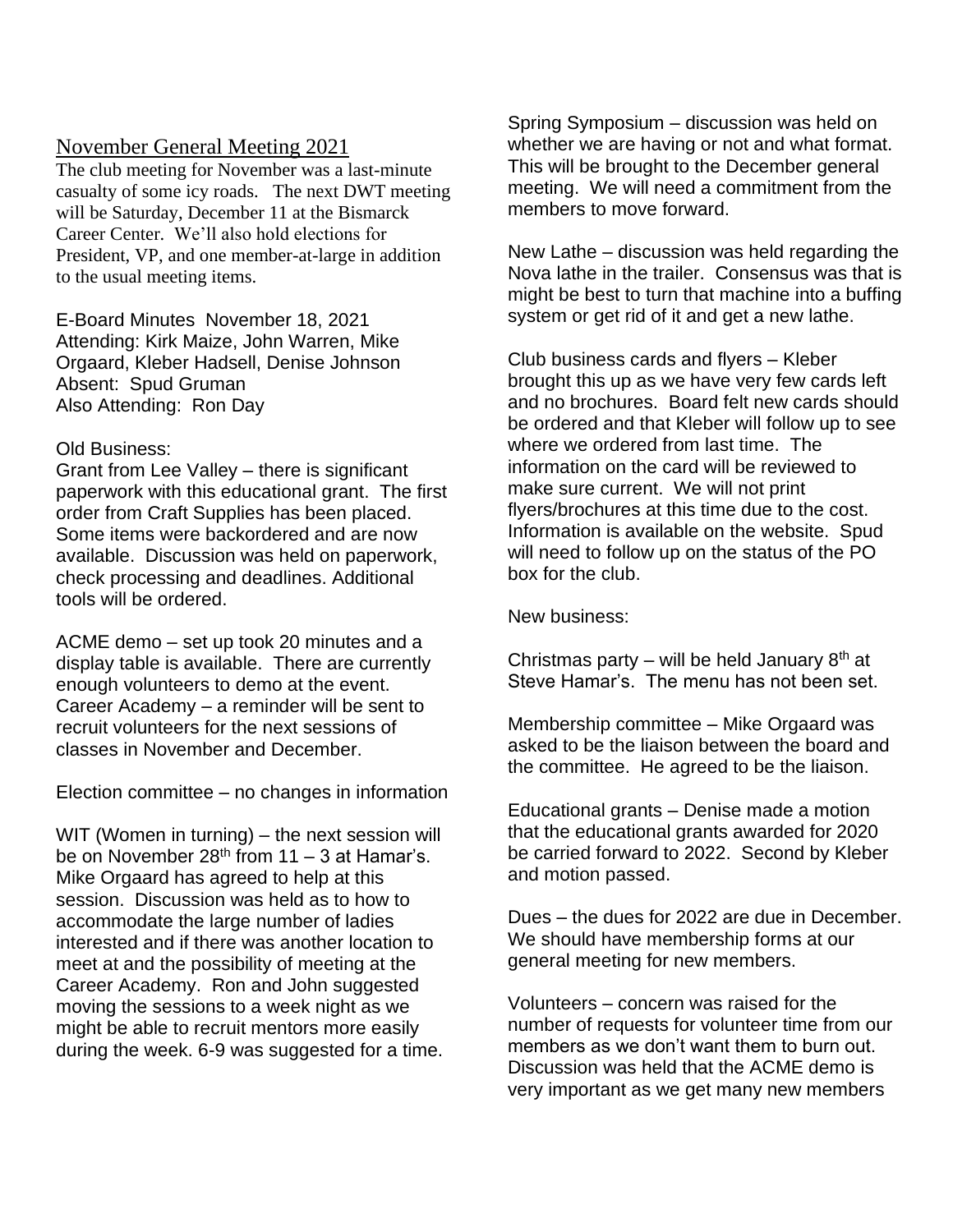from our time there. We need to get more members to help in various ways. Our time at the Academy saves us a lot on rental fees for our monthly meetings and symposia. It was suggested that volunteers might be entered into the President's Challenge drawings.

Career Academy Teaching Spring Semester – discussion on suggestions to improve the experience for the next semester. One suggestion was to try to limit it to two classes per day to reduce the number of hours needed to volunteer in a day. Adjourned at 8:40 p.m.





WIT Pics 11/28: